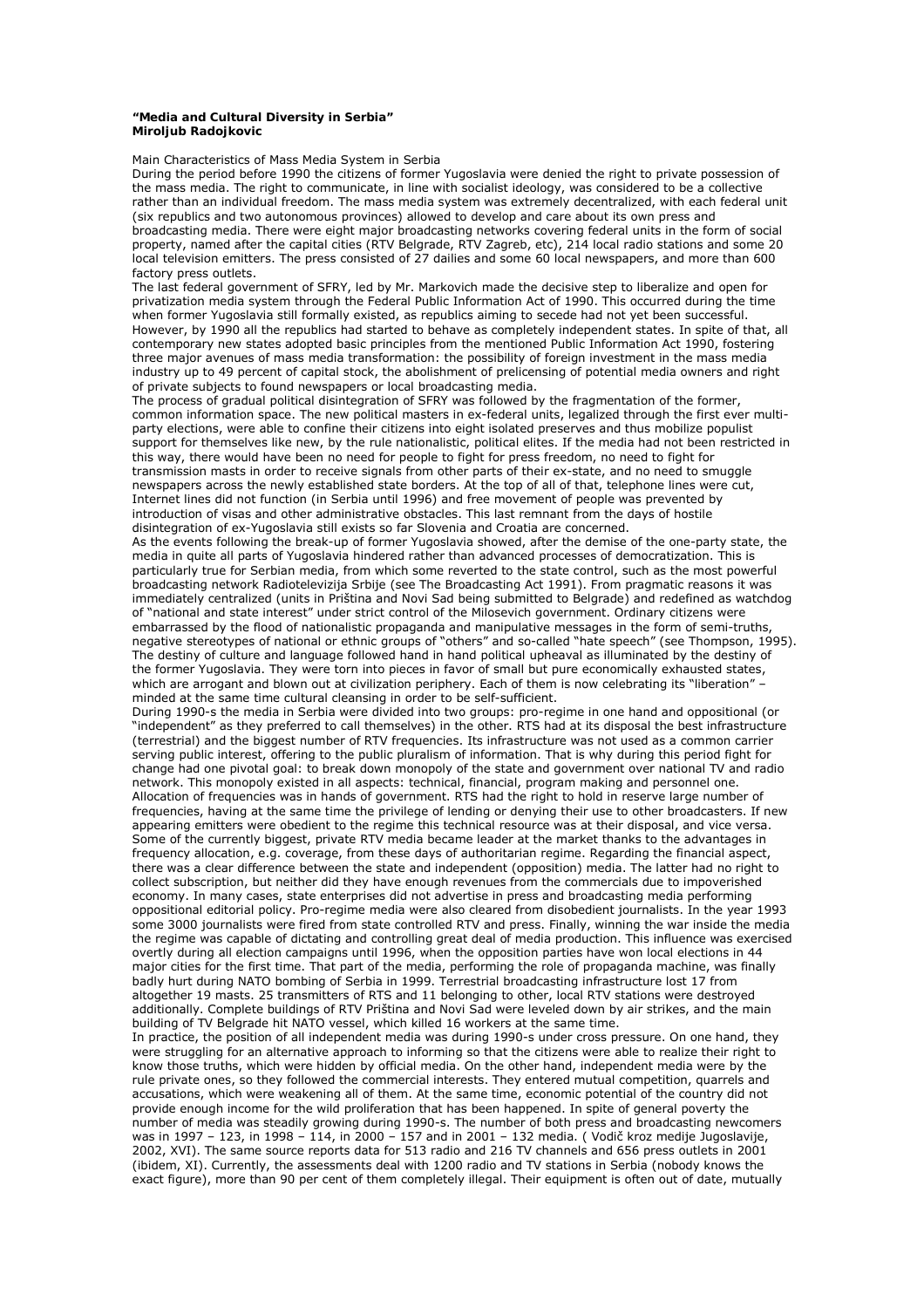incompatible and unreliable. In case of opposition media, a part of equipment was obtained through foreign aids. The main body of the program consists of the cheapest shows, movies, serials, quiz shows and interviews in the studio. A great number of local, even municipality-owned stations do not serve information function at all. Majority of RTV stations is oriented towards entertainment of the lowest taste, presenting video cassettes (mainly the pirate ones), or towards the re-distribution of the programs "stolen" from the satellite dish (without authorization). This is why instead calling them "micro wave stations", they might be called "micro wave ovens", because they simply "warm up" foreign products broadcast them at the local market and gather few advertisements. On the other hand, the political-informative press has decreased to only 12 dailies with aggregate, average, daily circulation of 600 thousands copies only! More than 30 percent of adult population does not read any daily newspaper at all. The percentage of not-readers, so far weeklies are concerned, is doubled (60 percent). Credibility of the newspapers is low and their content is almost the same due to absence of qualified, well paid journalists.

Another common feature of the transition of the media and culture in Serbia during nineties was the magical revitalization of ethnic myths. They were given the role of the ferment for growth of national cultures in order to establish tyranny over language and minds. Ethnic myths were being recycled in all ethnic cultures. The elements of these myths were constituent parts of the "ruling languages" which were to restrain the untamable "I" into an immovable "We". This process was taking place in an industrial way through "consciousness industry". The final products were quite modern since they used popular music, video contents, cartoons, movies etc. (see Cholovich;, 1993). The selection was very simple. Only useful mythological passages have been revived – the more in line with national pride and glory, the better. This is how contemporary speech concerning us and the others, continued to be more and more radicalized. There was no fear of too harsh words, of stereotypes, fanaticism and prejudices. Even if the desirable "We" lacked authority it did not matter. There was always reserve (political) authority to replace the missing one. At the end, the clash of national folks and cultures escalated into real violent clash, that one of civil war.

Similar tendency was visible till first days of XXI century in the states aiming towards European Union, all of tem by the rule located at West Balkan. On the road to Europe they have to reconsider both national and emerging European cultural policy and identity. Among the other prerequisites, on which the inclusion or exclusion of Balkan states from European integration depends, there is the demand for harmonization with European cultural standards and norms. Also, in the broad field of human rights and fundamental freedoms, the question of intercultural communication and freedom of the media occupies high place of importance. For, Balkan countries are by the rule multi-ethnic societies. This is exactly the case of Serbia, in which 33% of their citizens (including Albanians at Kosovo and Metohija) do not belong to majority population. Like other Balkan states Serbia is now looking towards European Union, although it lost precious time and some advantages due to tragic mistreatment of other nations and national minorities and misunderstanding with the spirit of unifying Europe. Serbia is the best example of a society, which till recently was politically guided completely opposite to all changes taking place in European community. In words of one social scientist: " We can observe that since 1989 Europe has witnessed a rise of nationalism, especially in the South-East, and the coming to the fore of groups, which are xenophobic, racist or ethnicist and have a strong tendency to exclude the Other. These developments represent a serious danger for the collective representation of an open Europe with flexible frontiers, an Europe that defines itself as an association of all those who share the principles that express Europe's specifity". (Berting, 2001, 44). It is not necessary to repeat at this place, what contribution of Serbian previous government was to these wrong tendencies. During last decade of XX century, it pushed the state at the track of exclusion from Europe. At the same time, Serbian citizens were isolated becoming a "ghetto society", which among other things was prevented from intercultural communication with the rest of the world and its immediate environment. Official propaganda of former authoritarian regime abused this fate to create a myth of "international plot" against Serbian nation, hampering additionally efforts of small groups that remained in intercultural communication with surrounding "others" and European community of states. After upheaval in October 2000 the situation has changed completely. New government started encompassing social reform that opens Serbian society towards European integration in all aspects.

# Media of national minorities

If one wants to measure intensity of intercultural communication coming out from cultural diversity, one must take into consideration, among other things, structure and way of functioning of mass media both of majority and minority population. Thou the notion of culture have a broader meaning, mutual, permanent influence of people leaving at relatively tight space contributes to the wealth of cultural varieties. Usually it is the protection of customs, folklore, literature, artistic creativity and use of media what constitutes the main issues of culture of minority communities.

There is a certain paradox concerning treatment of national and other minorities in Serbia so far their mass media are concerned. As one of republics of ex-Yugoslavia, it was offering the advanced context for free and broad intercultural communication. Concept of federative state, rights of minorities, power of local governments, self-management, respect of cultural uniqueness and linguistic equality – all these achievements were better elaborated than in European Community until 1990-s. In the field of communication the policy of "positive discrimination" of minority media was performed. According to this concept, ethnic minorities were being favored in such a way that they were all represented in public offices and institutions proportionally to their real participation in the population. This policy had as its outcome the forming of the informative institutions of all national minorities and their supporting with no regard to economic sustainability. This meant that media of minority groups were highly subsidized, that neither the scarcity of the audience nor the scarcity of market constituted any threat. All this was being done in order to realize truly the principle of communication equality of these social sub-groups. Thanks to such a policy, public and mass communication in Serbia was conducted in fifteen languages and all national minorities had at least one relevant means of public communication in their jurisdiction.

Serbia entered the transition period with a very high and hardly maintainable amount of minority media. Just to remind, Radio Novi Sad had the program in Hungarian language that lasted 24 hours, what was unprecedented worldwide. Television Novi Sad also recorded a similar expansion – it was making programs in Hungarian, Rumanian, Slovak and Ruthinian. On the radio " the program in Slovak usually lasted 7 hours a day, in Rumanian also 7 hours a day and in Ruthinian 4 hours a day…Towards the middle of 1992 Radio Novi Sad also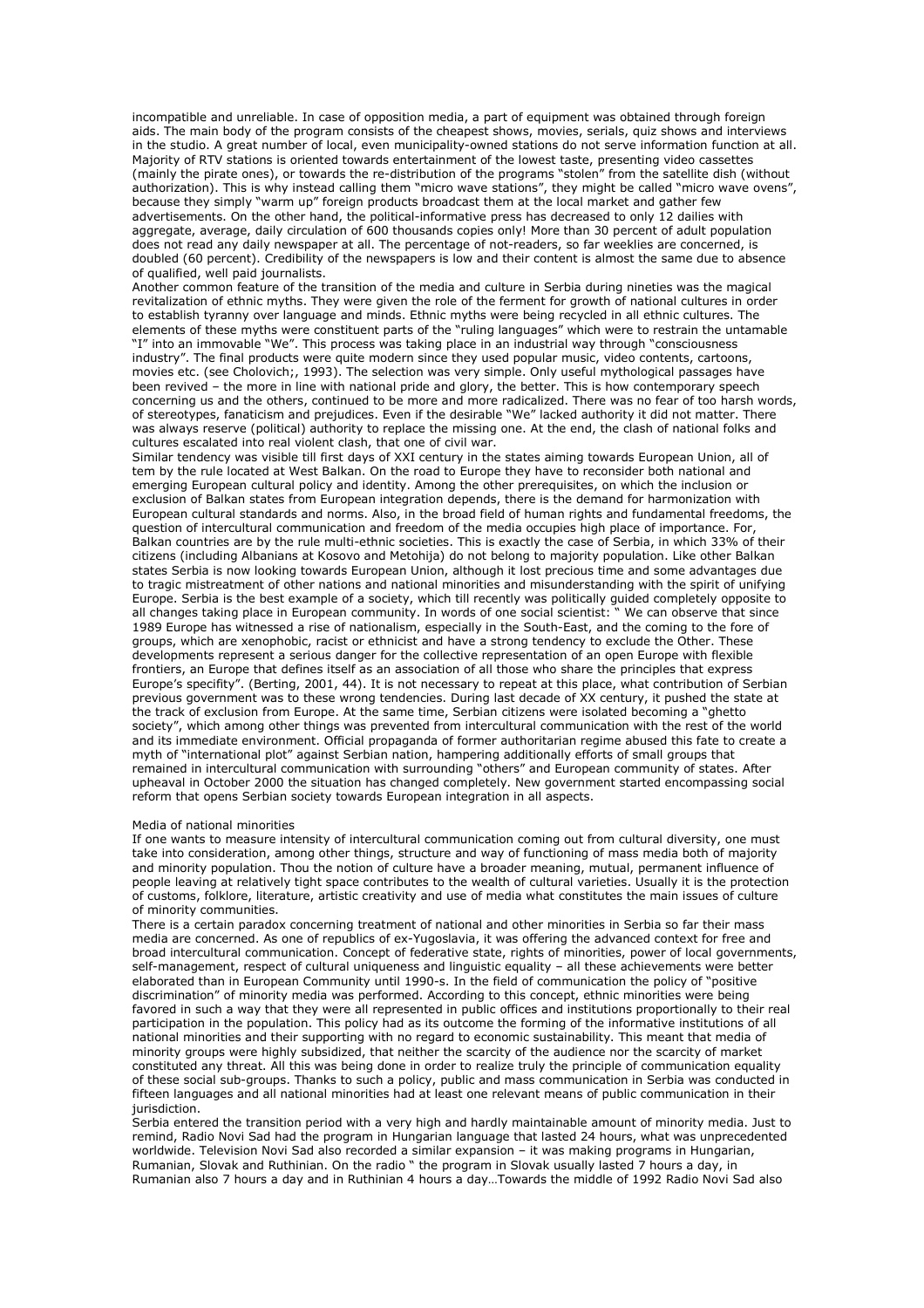started the programs in Ukrainian and Roma language…RTV Pristina also records a similar expansion. It had to satisfy the information needs in Albanian and Turkish and from 1992 it also made programs in Romany. The programs in Albanian lasted 10 hours a day, on 2 TV channels and 34 hours a day on 3 radio stations. According to the Statistic Yearbook 1990, Serbia also had quite large number of newspapers in the language of national minorities: In Albanian – 27 titles, in Hungarian – 18 titles, in Check and Slovak – 26 titles…In addition to this, the Assembly of Autonomous Province of Vojvodina was the founder of three more newspapers in Rumanian and as many (3) in Ruthinian." (Luvich, 1993, 55-57). Radio Belgrade and Radio Nis were serving communication needs of Bulgarian national minority located at the East Serbia.

Apart from outburst of nationalistic policy, economic disaster and international sanctions were responsible for collapse of the policy of "positive discrimination" of minority media in Serbia. Catastrophic economic situation has ruined the federal, republic and province budgets and caused the reduction of all kinds of expenses. This also applied to the subventions for the media of national minorities, which were reduced but not completely canceled. However, dependence of minority media on state subsidy represented later a tool by which the regime of Milosevic was able to make moves towards "negative discrimination" of these media. This had been extremely successfully exercised on Kosovo and Metohija, because of attempts of the Albanian minority to form an illegitimate Republic of Kosovo and a parallel government. Serbian government dissolved Albanian publishing company "Rilindija" and transformed it into a state-owned company ("Panorama"). With the introduction of the state of emergency at Kosovo and Metohija (1991) RTV Priština was made part of stateowned RTS. 1300 out of 1800 Albanian journalists were fired or boycotted the new employer. At the same time the amount of the programs in Albanian was drastically reduced. After 1992 there were 3 hours of program a day and 16 hours of radio program – only one half of what there was before. Even worse, this program in Albanian language was only translation of official propaganda from Serbian information sources. (see Radojkovich, 1996) Kosovo crisis finished in the armed conflict, which was resolved by NATO intervention 1999. According to Resolution number 1244 this Province is brought under UN protection and Serbia has currently no legal rights and duties in media field. Hence, changes that happened during nineties brought about an ambiguous political situation so far the treatment of national minorities and their media was concerned. In spite of that, all preconditions and needs for intercultural communication survived, since Serbia remained and still is a real multi-ethnic society

With the upheaval done in October 2000 Serbia has turned itself towards European perspective again. New elected government of DOS (coalition of 18 ex-opposition parties) opened the process of harmonization with EU laws and rules. The same is true regarding the national minority cultural rights and media. European standards require any state to secure through the publicly owned media minimum of information, education and entertainment to all minorities in their mother tongue. (European Charter on Regional and Minority Languages, 1998, paragraph 11) Also, another standard invites states to secure any technical and financial help to the members and associations of minority groups, in order to enable them to found their own mass media as well as other cultural institutions. (Framework Convention for the Protection of National Minorities, 1998, paragraph 9). Hence, any country that wants to join to the European Union has to fulfill these standards and principles. Interestingly enough, first attempt in Serbia to comply with European standards goes back to 1993, when the working paper " Democracy and Minority Communication" (Beograd – Subotica, 1993) under the auspice of federal government (FRY consisting of Serbia and Monte Negro) was made public. In its paragraph 13 was stated: "Everybody is free to start private and joint foundations for development of radio-television stations or programs in the language of minority communities, as well as for development of programs and the media aimed at mutual understanding and connecting of different national and ethnic communities." Apparently, lawmakers were following the intention of Framework Convention for the Protection of National Minorities. For, their recommendation was to establish a special budget line from which the individuals and associations of national minorities could have lent "soft" credits in order to start their indigenous media. Unfortunately, this policy has never come into being, since Milosevic conquered power at the federal level soon, closing at the same time the space for pro-European efforts.

### Contemporary situation of minority media

Current media restructuring in Serbia has been marked by harmonization of their legal framework with European standards and norms. This endeavor should change their structure by introduction of a set of so called "media laws". It is composed out of 5 new Acts: Public Information Act, Broadcasting Act, Telecommunication Act, Advertising Act and Freedom of Information Act. All of them are basically prepared by domestic experts and specialized NGO-s, with the support of OESCE office in Belgrade and help of Council of Europe consultants. In this regard, one can notice that representatives of civil society have an important word in this process. But, since they are not final lawmakers in many cases their drafts were distorted through the legislative process in undesired directions. So far, three new, first mentioned acts came into power. For the purpose of this report, the Broadcasting Act 2002 and Public Information Act 2003 are the most important ones, as real promoters of substantial changes. The most important novelties, which Broadcasting Act has established, are: independent broadcasting regulatory body, public service companies for Serbia and Vojvodina, dual property of electronic media and introduction of new forms of broadcasting stations. On the other hand, Public Information Act is important too, because it denies the right of state, or any state institution, to found and possess mass media. This is substantial change, bearing in minds the fact that founder of many media of national minorities are assemblies of municipalities and Autonomous Province of Vojvodina. Hence, such media must get new (private) owners until 2005 according to Public Information Act 2003.

Broadcasting Act 2002 calls for the change in media ownership structure too. In line with European standard, it requires dual media ownership – with public services at one side, and private broadcasting media at the other. It has no consequence upon printed press. Similar to other European countries, Serbian newspapers are already privatized, since the state plays the role of founder only in three out of 12 existing daily papers (one of them in Hungarian language). Quite contrary, within the plenty of over 1200 broadcasting stations, there are still some 175, or 14,5% in quasi- state ownership. Those are by the rule RTV stations of local governments, e.g. municipalities. As a remnant of "social property", they will have to be privatized until year 2005. In some municipalities, this kind of local broadcasters serve the cultural and informational needs of national minorities in their mother tongue. This is the case with local, municipality broadcasters in five communes located at north top of Vojvodina, in several municipalities with majority population of Rumanians, Slovaks and Ukrainians in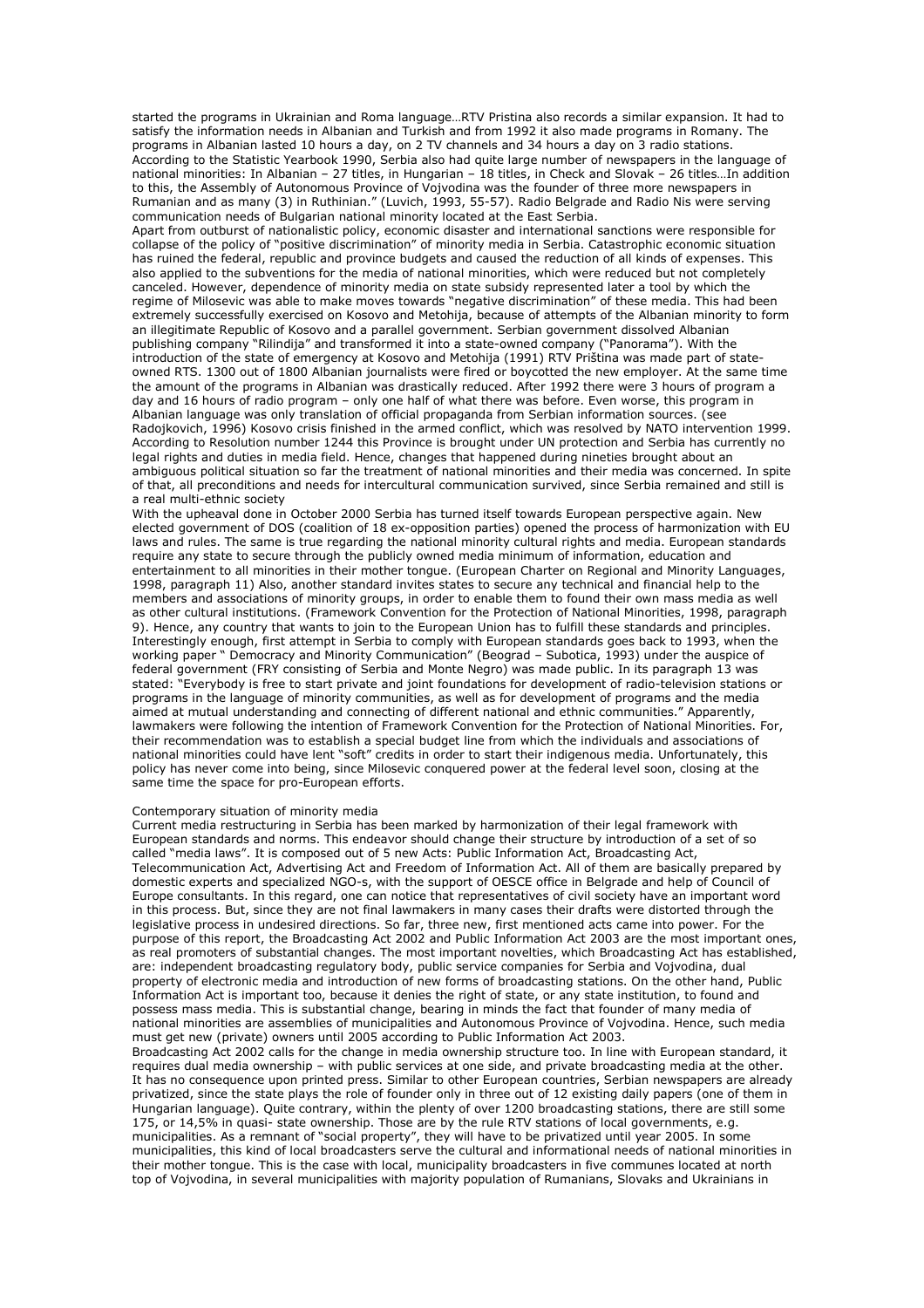this province too. Albanians living in three southern communes of Serbia (Bujanovac, Preševo, Medvedja) got first local radio station ever thanks to help given by international community and new Serbian government in 2001. Similarly, Muslim population concentrated in west corner of Serbia (Sandžak) enjoys foreign aid in order to improve its culture. For the time being this group manifests its cultural identity mainly by insisting on use of new, Bosnian language. This time the official policy tolerates this endeavor. In this light one must look the establishment of new University for Sandžak area. This year a new radio station is also erected in city of Novi Pazar. Local station called "Stoplus" will be financed next two years directly by French government. But, to repeat, all broadcasters mentioned above must change the ownership structure after 2005. Therefore, quite allnational minorities have expressed fears of possible deprivation from means for intercultural communication through restructuring imposed by new legislation.

The lawmakers were aware of this risk. Therefore, the Broadcasting Act secures (paragraph 78) obligation of new-established public services (both in Serbia and Vojvodina) to dedicate "appropriate" amount of their programming to cultural, informational and educational needs of all national minorities living at their territory of coverage. Serbian public service network therefore broadcast daily program in Roma language since members of this group are spread around the whole Republic. Another beneficiary is national minority of Bulgarians being served twice a week. In addition, there is local station "Radio Caribrod" in city of Dimitrovgrad (next to the border with Bulgaria), which broadcast in Bulgarian language. Public service in Vojvodina will continue to serve communication needs of Hungarians, Rumanians, Slovaks, Ukrainians, Ruthinians and Roma in their mother tongues. Because they are not all confined in few, typical municipalities, a complete TV channel of public service of Vojvodina is foreseen to serve this purpose. In addition, many local RTV stations operate and will continue to operate in languages of national minorities. If they will be privatized or transformed into new kind of local media is to be seen in next years. Privatization is not the single perspective ahead.

Not only private, but also a new form of local RTV stations is guaranteed By the Broadcasting Act (paragraph 95). If members of national minorities could not buy (privatize) local stations in municipalities where they are concentrated, they can transform them into Civic Media. Such a medium of civil society has clear theoretical justification: "The press is free when it does not depend on either the power of government or the power of money". (Kean, 1991, 150) Theoretically, such a position is very suitable for realization of communication equality of national, cultural and linguistic minority groups. For, if the government of nation-state establishes (and finance) minority media, this solution turns easy into paternalistic policy. On the other hand, if only market rules decide about the fate of minority media, they have poor chance to survive, because they are unprofitable business (market). Hence, appropriate way out, foreseen by the Serbian Broadcasting Act, is to restructure local, minority media into non-profit, public foundation. Of course, this legal form can't automatically guarantee financial viability. Therefore, the law gives considerable advantage to the civic media in advance. It offers license, e.g. frequency use, to the civic media for free. Additional sources of their income could be donations from abroad and home, projects grants obtained from domestic state and local governments, sponsorship, donations from citizens as tax deductible expenses, etc. Non-profit foundation as media form does not mean that all collaborators will work for free. Certainly, some staff, doing the most sophisticated jobs, will get salaries. But, program production and creativity must depend as much as possible on volunteers and amateurs, e.g. ordinary citizens, being keen to express and self-reflect their local, national, cultural or linguistic self-being and identity.

So far, response to this novelty is poor. Big, traditionally recognized, national minorities still have the tendency to (re)call upon "established rights" from the time of socialist past and its policy of "positive discrimination" of national minorities. They hesitate to enter into restructuring of local, municipality media in either new direction (privatization or civic media), although deadline to do it is approaching fast. Among newly recognized and organized minorities, Roma (Gypsy) groups are the most enthusiastic to take part in restructuring process. Hand in hand with official recognition of themselves as new, institutionalized, national minority, they establish new, non-state (but basically commercial) means of mass communication. Those are: the press agency (Rompress), TV station "Nišava" and radio under the same name with 24 hours transmission in Nis, new radio station in Valjevo, etc. Since Roma are spread around the whole Serbian territory, they want to establish specialized national radio and TV channel as well. Assembly of Vojvodina founded in 2003 publishing company "TNEM", which prints the paper under the same title. With the wider use of media of communication, the process of standardization of Roma language (dialects) is gradually taking place. This is also an interesting, unique cultural change. On the other hand, among thousands of non-governmental organizations in Serbia only few, deeply rooted into citizenship and future directed ones, are preparing to use the legal offer for establishment of civic media. As an early bird of this kind, radio "Stav" in city of Leskovac could be mentioned. It is worth noting that possession of broadcasting organization is not necessarily the best way to fulfill cultural and information needs of minority groups. In order to let all kinds of such groups to speak for themselves, in manner they prefer, Broadcasting Act 2002 gives them opportunity to use the form of independent program production companies. It is to say that much more groups could make their documentaries, music, plays, folklore etc. in form of ready-made radio or TV products than to finance and feed with it complete RTV station. Any potential producing group will have low expenses and even better access to the public. For, all broadcasters, being public service or commercial ones, are obliged by law to dedicate minimum 10 per cent of their annual output to performances prepared by independent program producers. In this way, a large space for dissemination of messages created by minority groups is open. At the same time, their cultural achievements could be in many cases more visible (disseminated by large emitter) than using low-power, local broadcasting media. So far, independent program production form is used by three groups of free-lance journalists (in Belgrade and Novi Sad). Because this practice shows good results (rating and number of re-broadcasters), it is to expect national minorities and sub-culture groups to follow the same path in near future.

"The protection of cultural heritage and cultural identity of minority communities was most developed, and still is, in Vojvodina. In this Autonomous Province there is long lasting tradition of institutionalized cultural creativity of minorities, as well as its improvement through the work of amateur associations". (Bašić, 2002, 54-55) This is only to say that in Vojvodina intensity of multicultural ties is most intense. It is almost impossible to find any region in Europe with such a cultural and linguistic variety. Therefore, diversification of national and other minority media is biggest in this Province. It will be shown by overview that follows in accordance with the size of these groups.

Hungarians are typically settled down in Vojvodina. There is no single municipality in this Province without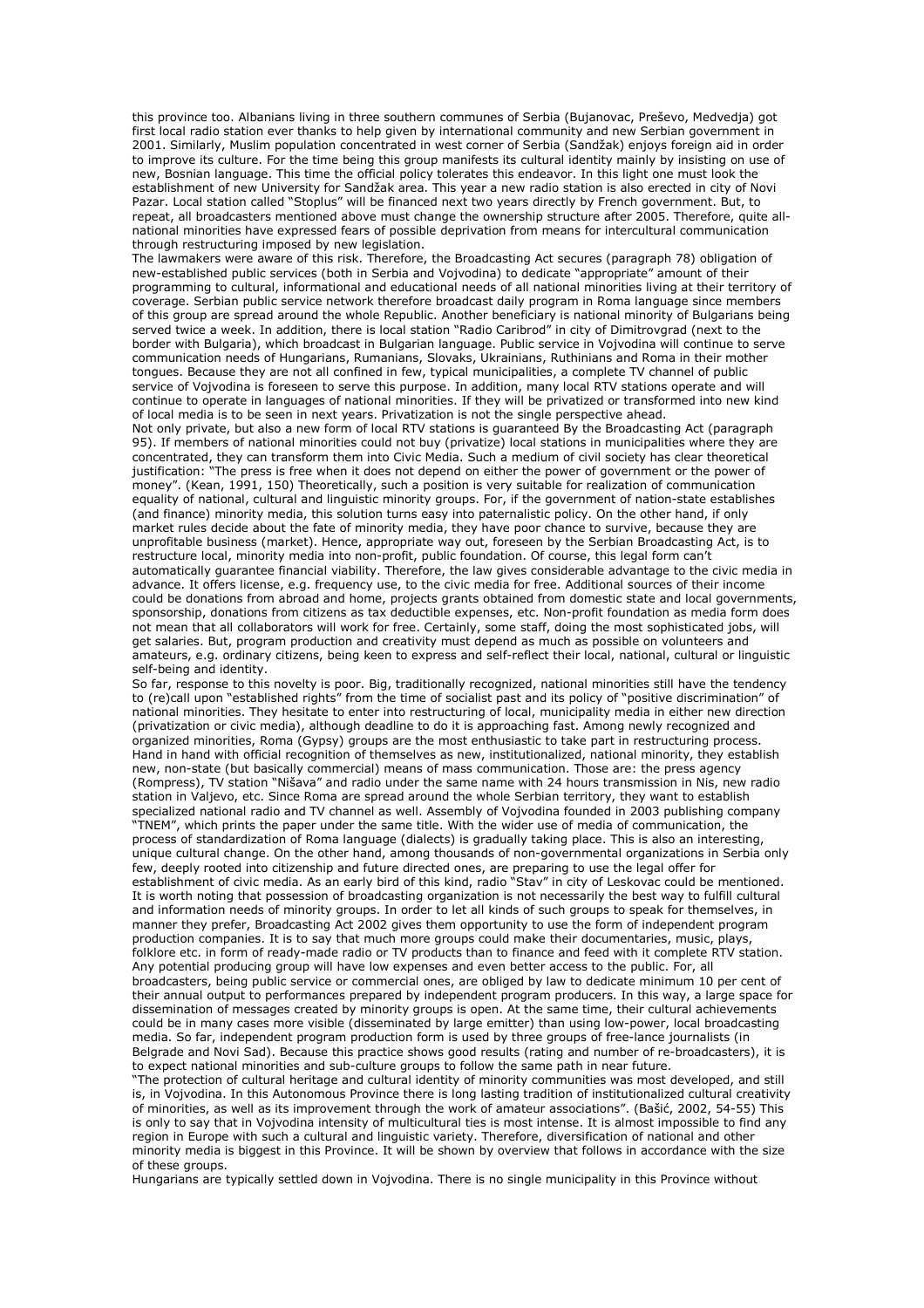Hungarian citizens. With more than 340 thousands Hungarians are second large national minority of Serbia (after Albanians if Kosovo and Metohija is included). They represent majority of population in 7 (out of total 45) municipalities in northern part of Vojvodina. In line with these facts Hungarians have schools, University, theaters, and media in their mother tongue.

This national minority has daily newspaper "Magyar Szo", appearing six times a week, with average circulation around 10 thousands copies. The same printing house "Forum holding" publishes family journal "Het Nap". Other printing houses are private enterprises. They publish three journals for kids and youth in addition. The Official Gazette of Autonomous Province of Vojvodina is published in Hungarian language too. In three smaller cities (Kanjiža, Kovin and Temerin) there are Hungarian weeklies. Local newspapers in 6 municipalities (Bačka Topola, Bečej, Vršac, Kula, Kovin and Novi Kneževac) are bilingual, e.g. appear in Serbian and Hungarian simultaneously. There are also10 Hungarian journals. Television program in Hungarian is broadcasted at TV Novi Sad, TV Kovačica and TV Pančevo. First mentioned TV emitter has its regional center in Subotica. Radio program in Hungarian language broadcast public service Radio Novi Sad and 10 local, municipality radio stations. There are also 6 private, commercial radio stations that broadcast in language of this national minority. Rumanian national minority has its publishing house "Libertatea" founded by assembly of Vojvodina. Printed press published by this company encompasses one political weekly, two journals for kids and youth ("Tribuna tineretului", "Bucuria copilor") and journal for literature and culture ("Lumina"). In addition there are 7 publications more in Rumanian language. By the rule, they are private endeavors in villages having neither safe source of financing nor regular timing of appearance. TV Novi Sad broadcasts news bulletin in Rumanian language daily and 3 specialized programs in addition. In other municipalities there are no Rumanian TV programs. Radio Novi Sad broadcasts four segments in Rumanian daily, and 4 other local municipality stations have radio program in this language too.

Main newspaper for Slovak national minority is "Hlas ljudu", the weekly with circulation up to 5 thousands copies. It belongs to the publishing house founded by assembly of Vojvodina. Other publications under the same roof are children, youth and family journals ("Zornjicka", "Vzlet" and "Rovina" respectively). Television program in Slovak is supplied by public service TV Novi Sad, on average 45 minutes daily. There are 3 local, Slovak TV stations – in Bački Petrovac, Kovačica and Vojlovica (Pančevo) covering all municipalities where this minority is located. Radio Novi Sad boroadcasts on average 5,5 hours of programs in Slovak language. There are 3 local radio stations (Bački Petrovac, Stara Pazova and Kovačica) broadcasting in the same language, and 8 other local radio stations using it as second one.

Ruthinians have as most important newspaper weekly "Ruske slovo". This publication and additional cultural journals in mother tongue survive thanks to subsidies enabled by Province of Vojvodina (the circulation of the weekly mentioned is only 1600 copies). Since 1975 TV Novi Sad has been transmitting 6 hours of programs in Ruthinian language by a week. Radio program lasts 4 hours a day at Radio Novi Sad. Three local, municipality stations (Vrbas, Kula and Šid) also broadcast parts of their programs in Ruthinian language.

Ukrainian minority in Vojvodina can rely upon TV Novi Sad with 30 minutes of program twice a month. Radio Novi Sad broadcasts 1,5 hours in their language weekly, and local radio station in Verbs 1 hour weekly. Croats are represented with 2 hours of radio program at Radio Subotica every work-day, and with one hour of TV program monthly on TV Novi Sad. Germans have half hour of radio program every Friday at Radio Subotica in their mother tongue. They are preparing to start TV program at public service of Vojvodina soon. In 1999 Matica Aškalija Jugoslavije was established in Novi Sad. This group of people of Muslim religion (some 30.000 in Vojvodina) has once a month their own TV program at TV Novi Sad.

## Conclusion

Any kind of communication, including intercultural one, cannot be imagined in our days without use of mass media. They are also part and parcel of important cultural institutions of any nation or minority community, hand in hand with theaters, museums, schools, cinemas, etc. In the most common and implicit interpretation, mass media come under the notion of "institutions of importance for dissemination of culture, education, and preservation of national identity". It is taken as granted because the media, in their operation, always perform educational and cultural function, use the mother tongue and reinforce certain social values and cultural identities. So, regardless if one speaks about cultural issues of Europe, a nation state or a national minority, one must bring mass media into the focus of discussion. That was exactly the intention of this paper, Number and disposition of different minority media is an apparent indicator of cultural diversity in a given country. The same is true for Serbia today. Hence, in order to use the potential of minority media for cultural dialogue and interaction to flourish, they must be stimulated to perform truly intercultural communication role. For, national and other minorities in Serbia are located very much like "Russian dolls". It is to say, that many minorities live and work together at the same territory. If one minority represents the biggest number of dwellers, it comes into position to build its cultural institutions easier. Than, it often neglects the culture, identity and language of other, smaller groups living in same area. Doing so, it neglects European standards and ideals. There is not always fair coverage of different national and linguistic minorities in specialized, local media. In the past, it was seen that Albanian media did not refer to the language and culture of Turkish minority at Kosovo and Metohija, for example. Hungarian local media in Vojvodina did not report regularly about the life of Rumanians or Slovaks living in the same municipality, or vice-versa. In Western Serbia (Sandžak) media of Serbs also neglected Muslim population in local media there. Hence, one can conclude that the real, multicultural composition of local areas is not always properly expressed through means of public communication. This is a kind of shortcomings that cannot be cured by the implementation of new legislation only. Hence, stimulation of intercultural communication, driven by variety of cultures of existing minorities and majority, will remain very important task for all institutions dealing with cultural policy in Serbia.

### REFERENCES:

Bašić Goran, Miličević Nedjo, Murgel Jasna, Ortakovski Vladimir, Tatalović Siniša, (2002), Demokratija i nacionalne manjine, Centar za istraživanje etniciteta, Beograd.

Berting Jan (2001), "The Enlargement of Europe as Process of Inclusion and Exclusion", Regional Contact, XIV, No.15, Maribor.

Čolović Ivan (1993), Bordel ratnika, Biblioteka XXI vek, Beograd.

Kean John (1991), The Media and Democracy, Polity Press, Oxford.